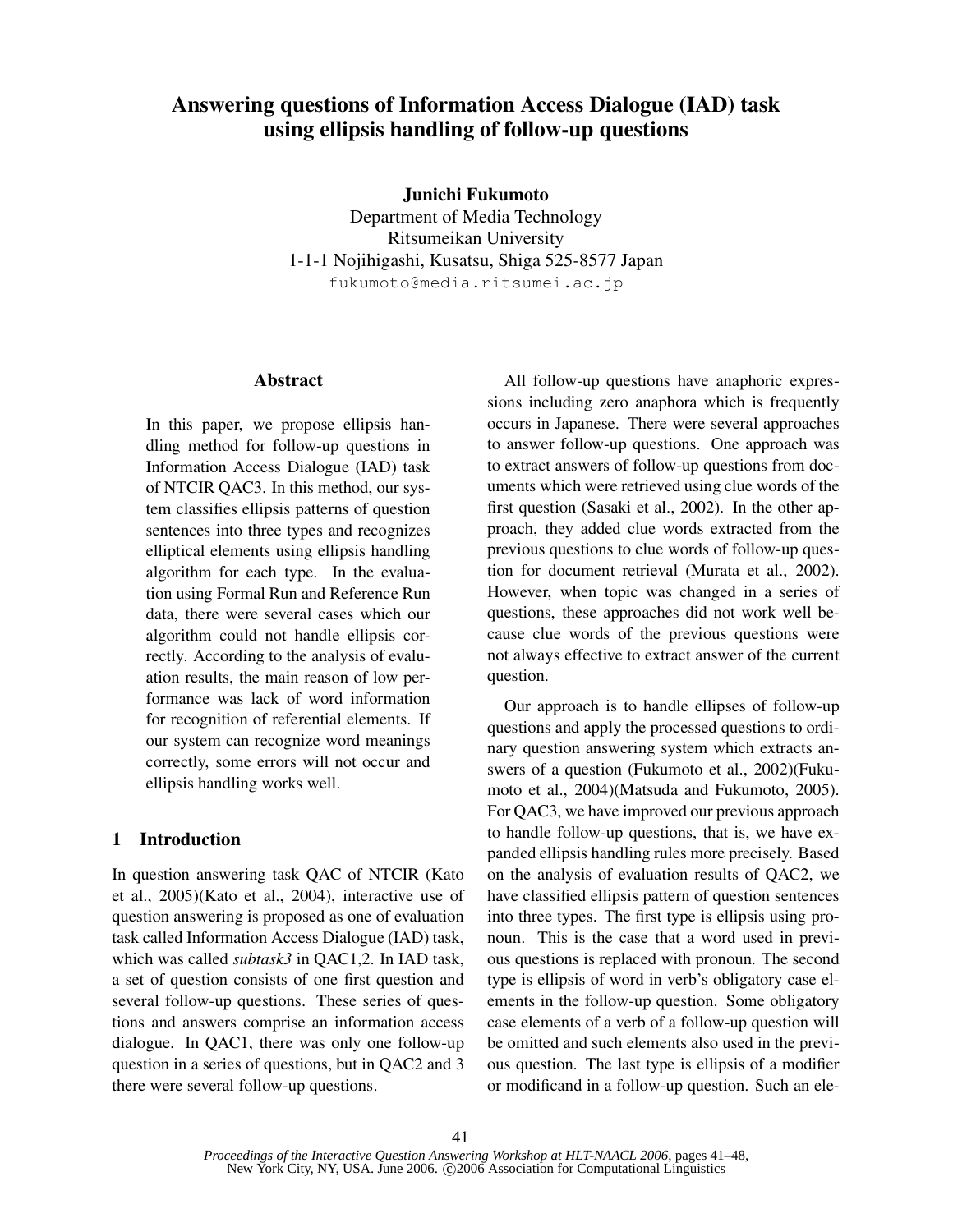ment appears in the previous question and has modification relationship with some word in the followup question sentence. In order to handle the above three ellipsis types, we utilized case information of main verb of a question and co-occurrence of nouns to recognize which case information is omitted. We used co-occurrence dictionary which was developed by Japan Electric Dictionary Research Inc. (EDR) (EDR, ).

As for core QA system which is our main question answering system, we have integrated previous systems modules which are developed for QAC2. One module is to handle numeric type questions. It analyzes co-occurrence data of unit expression and their object names and detects an appropriate numeric type. Another module uses detailed classification of Named Entity for non numerical type questions such as person name, organization name and so on to extract an answer element of a given question.

In the following sections, we will show the details of analysis of elliptical question sentences and our new method of ellipsis handling. We will also discuss our system evaluation on ellipsis handling.

## **2 Ellipsis handling**

In this section, we explain what kinds of ellipsis patterns exist in the follow-up questions of a series of questions and how to resolve each ellipsis to apply them to core QA system.

#### **2.1 Ellipsis in questions**

We have analyzed 319 questions (46sets) which were used in subtask3 of QAC1 and QAC2 and then, classified ellipsis patterns into 3 types as follows:

### **Replacing with pronoun**

In this pattern, pronoun is used in a follow-up question and this pronoun refers an element or answer of the previous question.

- **Ex1-1**  -- (Who is the president of America?) Ex1-2 そこが独立したのはいつですか。
	- (When did it become independent?)

In the above example, pronoun " $\zeta \zeta$ " (it)" of question **Ex1-2** refers a word " $\nabla \times \mathbf{U} \cdot \mathbf{\hat{I}}$  (America)" of question **Ex1-1**. The question **Ex1-2** should be " アメリカが独立したのはいつですか。(When does

America become independent?)" in a completed form.

 $Ex2-1$  -- (Who is the president of America?) **Ex2-2** 彼の出身地はどこですか。 (Where is his birth place?)

In the above example, pronoun " $\hat{\mathcal{R}}$  (his)" of question **Ex2-2** refers an answer word " $\vec{y} \times \vec{y} = (J.$ Bush)" of question **Ex2-1**. The question **Ex2-2** should be "ブッシュの出身地はどこですか。(Where is J. Bush's birth place?)" in a completed form.

### **Ellipsis of an obligatory case element of verb**

In this pattern, an obligatory case element verb in follow-up question is omitted, and the omitted element refers an element or answer of the previous question. An example of this pattern is as follows:

 $Ex3-1$  -- (Who is the president of America?) **Ex3-2** いつ就任しましたか。 (When did  $\phi$  inaugurate?)

In the above example, the verb " $\mathfrak{M} \oplus \mathfrak{S}$  (inaugurate)" has two obligatory case frames "agent" and "goal", and the elements of each case frame are omitted. The element of "agent" is the answer of Ex3-1, and the element of "goal" is " $\pm$   $\hat{m}$   $\hat{m}$  (the President)" of **Ex3-1**. Therefore, **Ex3-2** should be "(the answer of **Ex3-1**) はいつ大統領に就任しまし  $\hbar \phi$ . (When did (the answer of **Ex3-1**) inaugurated as the President?)".

## **Ellipsis of a modifier or modificand**

This pattern is the case of ellipsis of modifier. When there is modification relation between two words of a question, either of them (modifying element or the modified element) modifies an element of the next question but is omitted. We call the modifying element modifier and we call the modified element modificand. The following example shows ellipsis of modifier.

| Ex4-1   | アメリカの大統領は誰ですか。                     |
|---------|------------------------------------|
|         | (Who is the president of America?) |
| $Ex4-2$ | 国務長官は誰ですか。                         |
|         | (Who is a minister of state?)      |
|         |                                    |

In the above example, the word " $\vec{y} \times \vec{y}$   $\vec{x}$  (America)" is modifier of "大統領 (the president)" in the question **Ex4-1**. Then, the word " $\mathcal{F} \times \mathcal{Y} \times \mathcal{Y}$  (America)" also modifies "国<del>務長</del>官 (a minister of state)"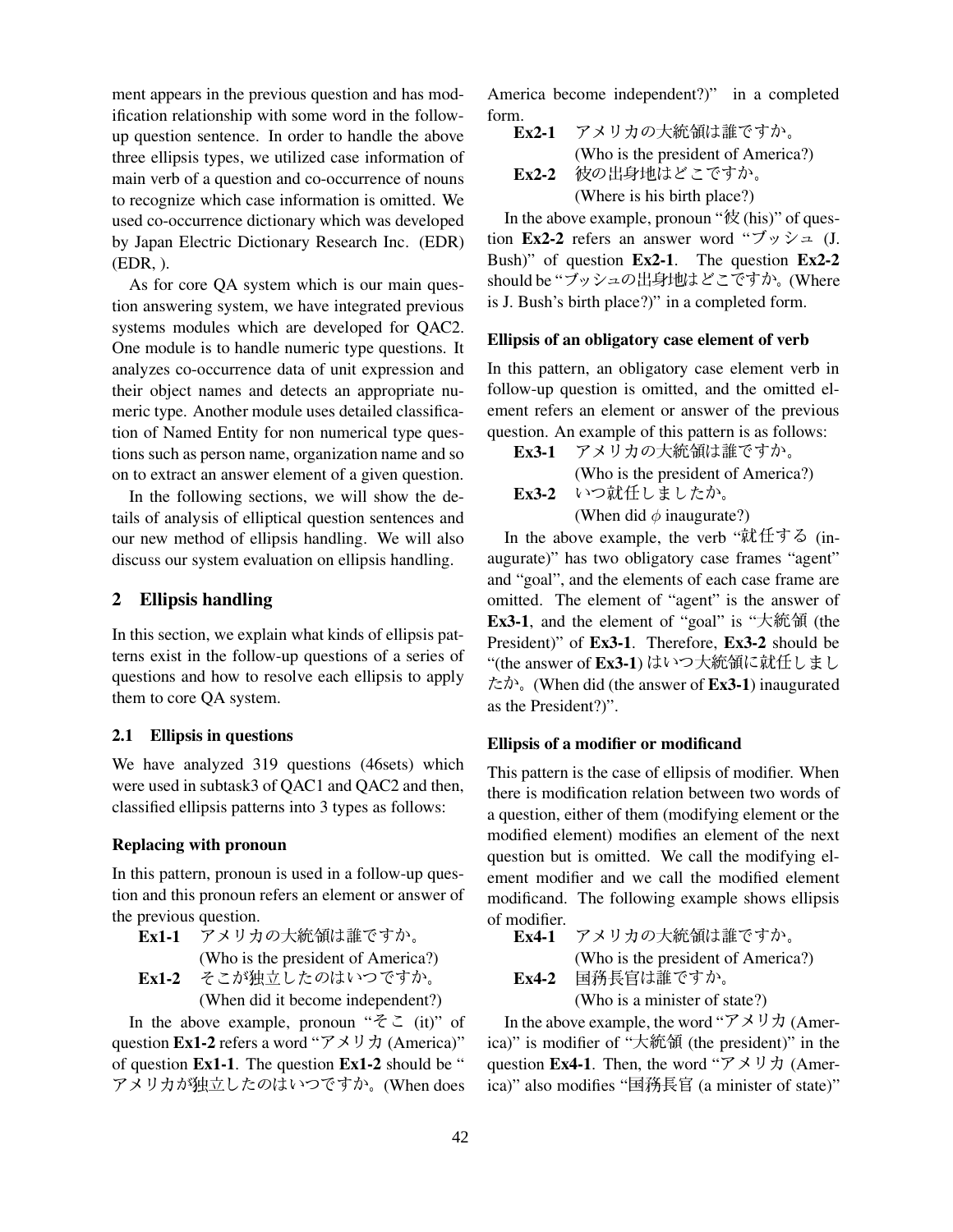of **Ex4-2** and is also omitted. The question **Ex4-2** should be "アメリカの国務長官は誰ですか。(Who is a minister of state of America?)".

The following example shows ellipsis of modificand.

 $Ex5-1$  -- (Who is the president of America?) **Ex5-2** フランスは誰ですか。 (Who is  $\phi$  of France?)

In this example, the word "大統領 (the president)" is modificand of the word " $\nabla \times \mathcal{Y} \times \mathcal{Y}$  (America)" in the question **Ex5-1**. In the question **Ex5-2**, the word " $75\lambda$  (France)" should modifies the word " $\pm$ 統領 (the president)" which is omitted in the question **Ex5-2**. Then the question **Ex5-2** should be " $\overline{2}$ " ランスの大統領は誰ですか。(Who is the president of France?)".

## **2.2 How to resolve ellipsis**

### **2.2.1 Overview of the method**

We will show ellipsis resolution method of these three patterns. For the first pattern, we replace the pronoun with a word which referred by it. For the second pattern, we try to fill up obligatory case frames of the verb. For the third pattern, we take a word from the previous question based on cooccurrence frequency. We assumed that the antecedent of an elliptical question exists in a question which appears just before, so the "previous question" indicates immediately previous question in our method. We show the process as follows:

**Step1** Estimate the pattern of ellipsis:

When a follow-up question has pronoun, this is the case of the first pattern. When a follow-up question has some verb which has an omitted case element, this is the case of the second pattern. When a follow-up question has no pronoun and such a verb, this is the case of the third pattern.

**Step2** Estimate kinds of the omitted word:

**Step2a** When the ellipsis pattern is the first pattern:

Estimate the kind of word which the pronoun refers. When the pronoun directly indicates kinds of word (ex:  $\hat{\mathcal{R}}$ : he), depend on it. If the pronoun does not directly indicate kinds of

word (ex:  $\mathcal{F}\mathcal{D}$ :its +noun), use the kind of the word which exists just behind the pronoun.

**Step2b** When the ellipsis pattern is the second pattern:

Estimate obligatory case frame of the verb of the follow-up question. Then, estimate omitted element of the case frame and the type of the element.

**Step2c** When the ellipsis pattern is the third pattern:

Get a noun X which appears with Japanese particle " $\forall$  (ha)"<sup>1</sup> in the follow-up question. When compound noun appears with " $\forall$  (ha)", the last word is assumed to be X. Then, collect words which are modifier or modificand of X from corpus. If the same word as collected words is in the previous question, take over the word and skip step3. Otherwise, estimate the kind of word which is suitable to modifier (or modificand) of X. Estimate the kind of collected modifiers and modificands, and adopt one which has the highest frequency.

**Step3** Decide the succeeded word of the previous question:

Estimate type of answer of previous question <sup>2</sup> and kind of each word used in previous question from rear to front. When a word has a kind fit for the estimate in step2, take the word to follow-up question.

### **2.2.2 EDR thesauruses dictionary**

We have used thesauruses of EDR dictionary to estimate the kind of words, obligatory case frame of verbs, omitted element of case frame, and to collect modifier and modificand of a word. Details are as follows:

### **Estimation of word type**

We used EDR Japanese Word Dictionary and EDR Concept Dictionary. Japanese Word Dictionary records Japanese words and its detailed concept as Concept Code, and Concept Dictionary records each Concept Code and its upper concept. We check a target word using Japanese Word Dictionary and

 $1$ This particle is used as topic marker in Japanese.

<sup>2</sup>Use core QA's module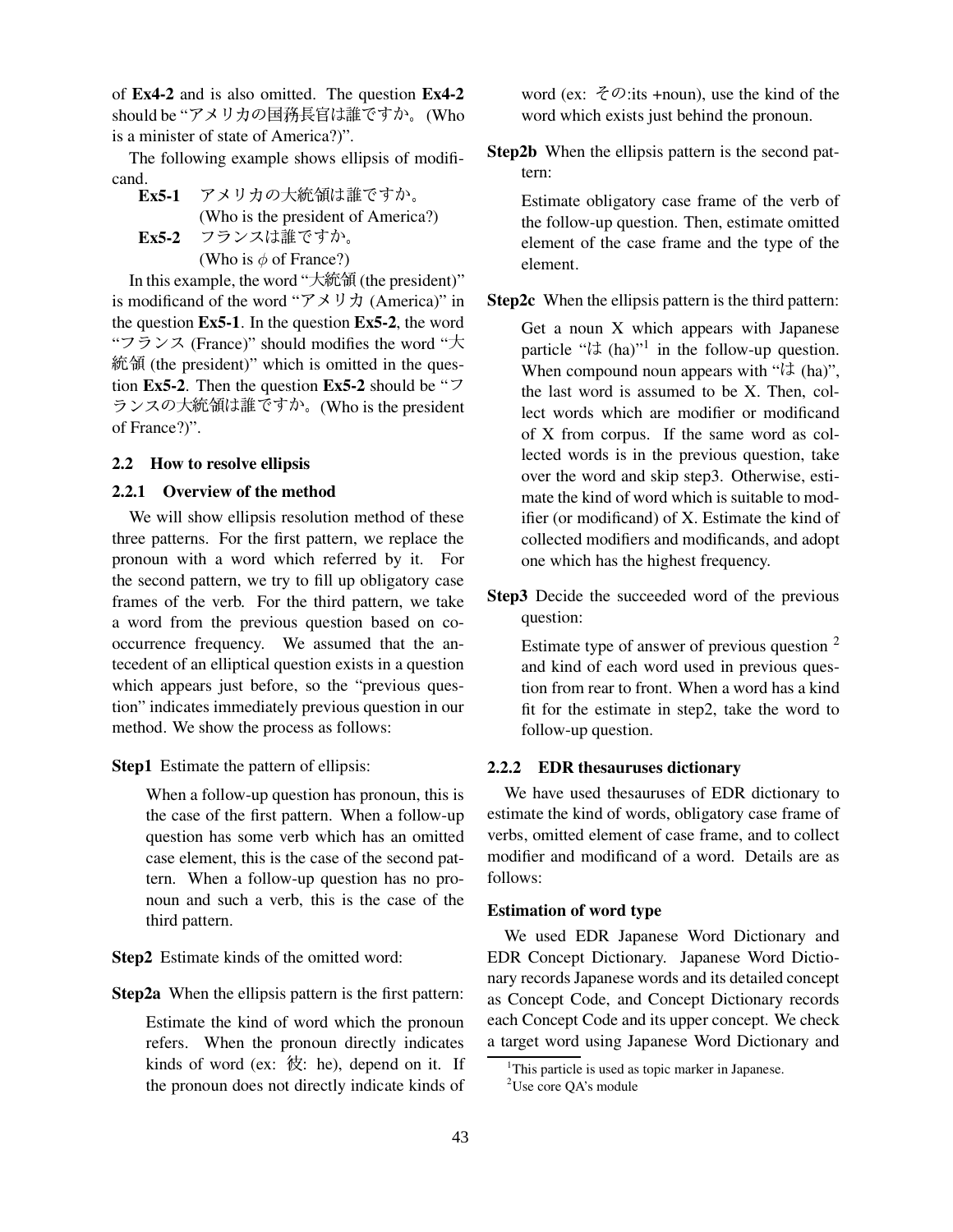get its detailed concept code. Then, we generalize type of the word using concept code of Concept Dictionary.

For example, concept code of a word " $\triangleq$   $\mathcal{H}$  (company)" is *3ce735* which means "a group of people combined together for business or trade". We will check its upper concept using Concept Dictionary, for example, upper concept of *3ce735* is *4449f5*, upper concept of *4449f5* is *30f74c*, and so on. Finally, we can get word type of *3ce735* as *3aa912* which means "agent (self-functioning entity)". Therefore, we can estimate that type of word " $\triangleq$   $\mathcal{H}$  (company)" is an agent.

# **Estimation of obligatory case frame of verb and omitted element**

We will use EDR Japanese Cooccurrence Dictionary for estimation of omitted case element. Japanese Cooccurrence Dictionary contains information of verb case frame and concept code with Japanese particle for each case. We will check obligatory case frame and omitted element. Firstly, we check a verb with Japanese Cooccurrence Dictionary and get its case frame, concept code and particle information. Then we can recognize omitted case element by particle information and estimate word type of omitted element.

For example, according to the Japanese Cooccurrence Dictionary, a verb "就任する (inaugurate)" has two case frames, agent (*30f6b0*) and goal (*3f98cb* or *3aa938*), and agent is used with particle "  $\phi^{\xi}$  (ga)", goal is used with particle " $\zeta$  (ni)". If question doesn't have any " $\lambda^3$  (ga)" or " $\lambda^2$  (ni)" (ex: " $\lambda^3$ つ就任しましたか。(When did  $\phi$  inaugurate?)"), we estimate that agent and goal are omitted. Then, we estimate kind of the omitted element same as "Estimation of kind of words".

#### **Collection of modifier and modificand**

Japanese Cooccurrence Dictionary contains Japanese co-occurrence data of various modifications. We will use the co-occurrence data to collect modifier or modificand of word X. Details as follows:

1. Search " $X$   $\mathcal{O}$  (no) noun (noun of X)" and "noun  $\mathcal{O}$  (no) X (X of noun)" pattern from Japanese Cooccurrence Dictionary

- 2. When Y appears in the "Y  $\mathcal{O}$  (no) X (X of Y)" pattern, we can estimate Y as modifier of X.
- 3. When Y appears in the "X  $\oslash$  (no) Y (Y of X)" pattern, we can estimate Y as modificand of X.

### **2.2.3 Examples of ellipsis handling**

We will show above examples of ellipsis handling in the following.

# **Example of ellipsis handling of first pattern** 3

| $Ex1-1$  | アメリカの大統領は誰ですか。                         |
|----------|----------------------------------------|
|          | (Who is the president of America?)     |
| $Ex1-2$  | そこが独立したのはいつですか。                        |
|          | (When did it become independent?)      |
| $Ex1-2'$ | アメリカが独立したのはいつですか。                      |
|          | (When did America become independent?) |

In the above example, **Ex1-2** has a pronoun " $\zeta \zeta$ (it)", so we classified ellipsis pattern of **Ex1-2** into the first pattern. Pronoun " $\zeta \zeta$ " (it)" refers organization or location by information of pronoun. The word " $\vec{y} \times \vec{y} \times (\text{America})$ " has information of location but the word "大統領 (the president)" are not organization or location. Then we can estimate that pronoun " $\zeta \zeta$ " (it)" of **Ex1-2** refers the word " $\zeta \zeta$ " ; (America)" of **Ex1-1**. Question **Ex1-2** should be "アメリカの大統領は誰ですか。(Who is the president of America?)" .

#### **Example of ellipsis handling of second pattern**

| $Ex3-1$  | アメリカの大統領は誰ですか。                                    |
|----------|---------------------------------------------------|
|          | (Who is the president of America?)                |
|          | Ex3-2 いつ就任しましたか。                                  |
|          | (When did he inaugurated?)                        |
| $Ex3-2'$ | (answer of Ex3-1) はいつ大統領に                         |
|          | 就任しましたか。                                          |
|          | (When did (answer of <b>Ex3-1</b> ) inaugurated?) |

In the above example, **Ex3-2** has a verb " $\hat{\mathbf{R}}$ " @ (inaugurate)", so we classified ellipsis pattern of **Ex3-2** into the second pattern. The word " $\hat{\mathbf{\mu}}$ " @ (inaugurate)" has two obligatory case: agent (human) and goal (managerial position). **Ex3-2** doesn't have word which is suitable for obligatory cases of " 就任する (inaugurate)". Therefore we estimate that the agent and the goal are omitted. Then, we estimate answer type of **Ex3-1** and kind of each word of **Ex3-1**. The answer type of **Ex3-1** is human, so it

<sup>3</sup>**Exm-n'** indicates complemented question of **Exm-n**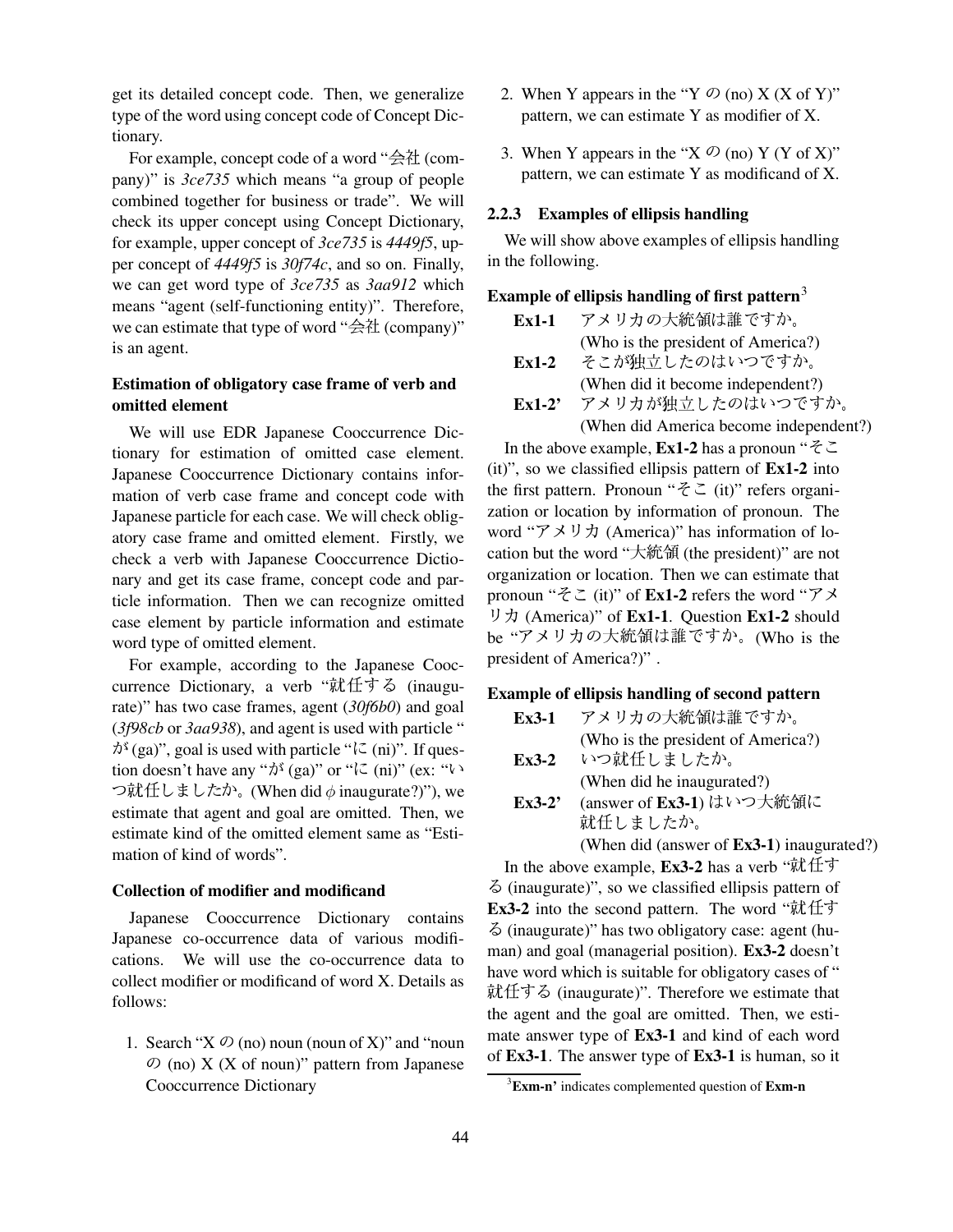is suitable for the agent. The kind of " $\pm$ 統領 (the president)" is managerial position, so it is suitable for the goal. Finally, we take the answer of **Ex3-** 1 and " $\hat{\mathcal{R}}$   $\hat{\mathcal{R}}$  (the president)" to **Ex3-2** and **Ex3-2** becomes "(answer of **Ex3-1**) はいつ大統領に就任 **O1-2** どうい >7 #" & (When did (answer of **Ex3-1**) inaugurated?)".

#### **Example of ellipsis handling of third pattern**

- $Ex4-1$  -
4?&'( (Who is the president of America?) **Ex4-2**  <del> うしい きんじょう しょうかん しょうかい しんしゃ かいしゃ かいしゃ かいしゃ</del> (Who is a minister of state?)
- $Ex4-2'$ メリカの国務長官は誰ですか。 (Who is a minister of state of America?)

In the above example, **Ex4-2** doesn't have any pronoun and verb, so we classified ellipsis pattern of **Ex4-2** into the third pattern. Then we search "noun 国務長官 (a minister of noun)" and "国務長官の した noun (noun of a minister)" pattern from the Japanese Cooccurrence Dictionary. In the Japanese Cooccurrence Dictionary, we can find "アメリカの国務長官 R1-4 (a minister of America)" pattern. " $\mathcal{F} \times \mathcal{Y} \times \mathcal{Y}$  (America)" is used in **Ex4-1**, so we take over " $\mathcal{F} \times \mathcal{F} \times \mathcal{F}$ (America)" to **Ex4-2** and **Ex4-2** becomes " $\mathcal{P} \times \mathcal{Y}$ カの国務長官は誰ですか。 (Who is a minister of state of America?)".

### **3 Evaluation**

#### **3.1 Evaluation method**

We have evaluated our QA system only on ellipses handling. The following example shows question sets of the Formal Run and Reference Run. In **Qmn**, m and n indicates series ID and its question number which we gave and **Rm-n** indicates a question which correspond to **Qm-n**.

### (the **Questions of Formal Run**

- **Q1-1** 冨士山レーダーはいつ設置されましたか。 ましたか。 (When was Mt.Fuji radar installed?) (QAC3-30038-01)
- Q1-2 どういう目的で設置されましたか。 (What kind of purpose was it installed by?) (QAC3-30038-02)
- **Q1-3** 冨士山の何処にありましたか。 (Which area of Mt.Fuji was it installed?) (QAC3-30038-03)
- $Q1-4$ のような表彰を受けましたか。 (What kind of award did it get?) (QAC3-30038-04)

## **Questions of Reference Run**

- **R1-1** 冨士山レーダーはいつ設置されましたか。 (When was Mt.Fuji radar installed?) (QAC3-31267-01)
- R1-2 富士山レーダーはどういう目的で設置さ れましたか。(What kind of purpose was Mt.Fuji radar installed by?) (QAC3-31268-01)
- **R1-3** 冨士山レーダーは冨士山の何処にありま したか。(Which area of Mt.Fuji was Mt. Fuji radar installed?) (QAC3-31269-01)
- **R1-4** 冨士山レーダーはどのような表彰を受け ましたか。(What kind of award did Mt. Fuji radar get?) (QAC3-31270-01)

In IAD task, one series of questions consists of the first question and several follow-up questions which contain ellipsis. In our current implementation, we assumed that antecedent of an elliptical question exists in its just before question. For example, the antecedent of **Q1-2** is "冨士山レーダー (Mt.Fuji radar)" of **Q1-1**. The antecedent of **Q1-4** is " $\overline{a}$ " $\pm$ "  $\mathbf{u} \triangleright$   $\mathbf{v} - \mathbf{v}$   $\mathbf{v}$  (Mt. Fuji radar)" of **Q1-1** actually, however, if **Q1-3** is completed correctly (as **R1-3**), " $\equiv \pm 1$  $\mathbf{u} \cup \mathbf{v} - \mathbf{v} - (\mathbf{M} \mathbf{v} \cdot \mathbf{F} \mathbf{u} + \mathbf{v} \cdot \mathbf{v})$  exists in **Q1-3**. Therefore, we prepared evaluation data from QAC test set, 310 pairs of questions. One pair consists of a question of Reference Run and a question of Formal Run. For example, **R1-1** and **Q1-2** is one pair of the evaluation data, **R1-3** and **Q1-4** is other one. We have evaluated our method using this data. Correctness has been judged by human. When the system must take an answer of previous question, we have used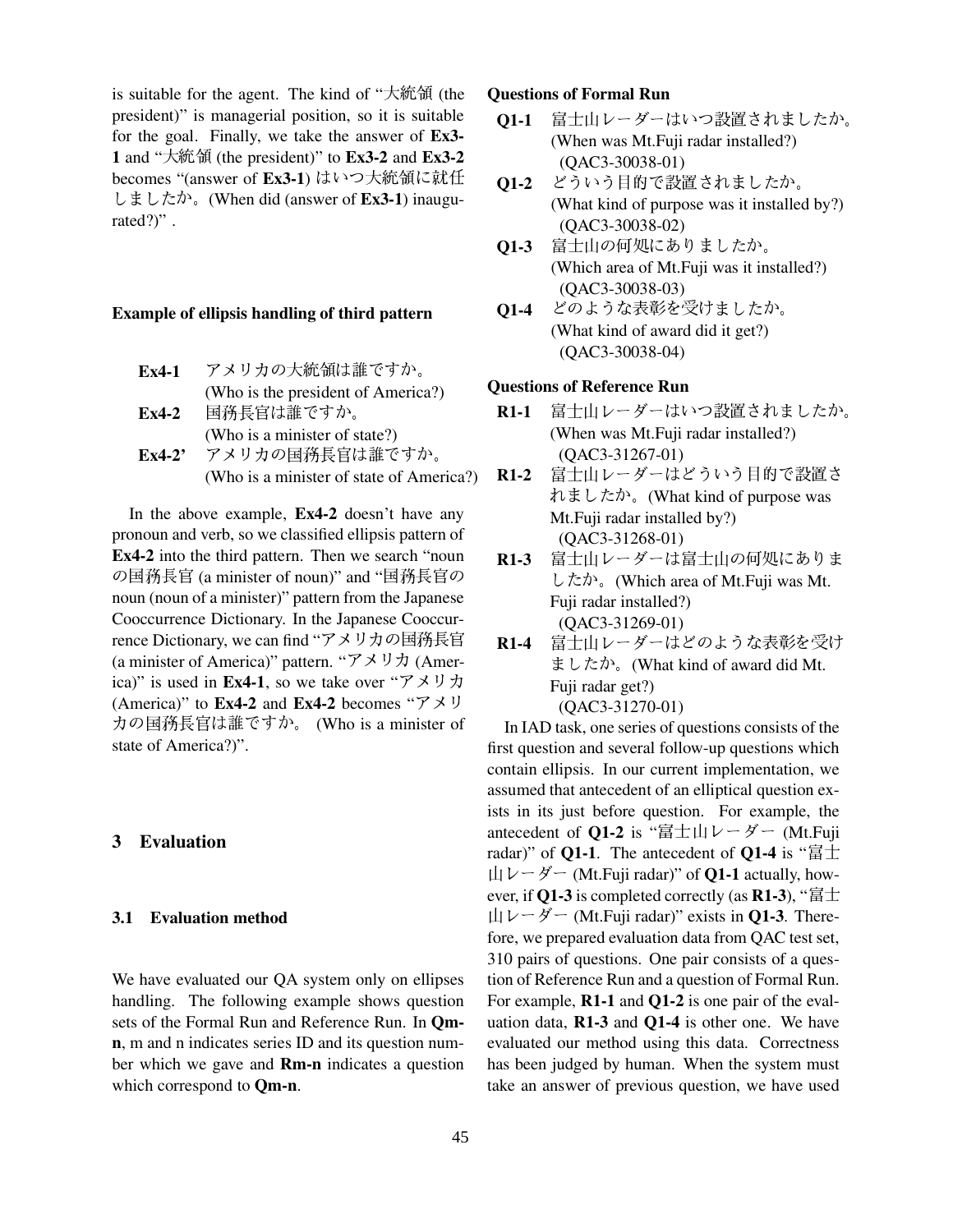"<ANS>" which indicates the answer of previous question. <sup>4</sup>

# **3.2 Results**

Our system could complete 52 of 310 questions correctly as results. 28 among 52 success cases are done by ellipsis handling method proposed in the previous QAC evaluation. Our previous approach is based on topic presentation in question sentences. If there is an ellipsis in a question, we will use information of topic information in the previous question. Topic presentation is detected by Japanese particle " (ha)". The other cases of 24 were succeeded by the approach described above. We will show the details as follows:

• Replacing with pronoun:

System classified 88 of 310 questions in this pattern. The all of 88 classifications were correct. 12 of 88 questions were completed correctly.

• Ellipsis of an obligatory case element of verb:

System classified 158 of 310 questions as this pattern. 105 of 158 classifications were correct. 8 of 105 questions were completed correctly.

• Ellipsis of a modifier or modificand:

System classified 64 of 310 questions as this pattern. 44 of 64 classifications were correct. 4 of 44 questions were completed correctly.

Major failure cases and their numbers which are indicated with dots are as follows:

# **Failure of classification of ellipsis pattern**

- System uses wrong verbs...29
- All obligatory cases of verb is filled and other element is omitted...22
- Failure of morphological analysis...8
- An adjective phrase is omitted...1

# **Failure of estimation of omitted element of follow-up question**

- Verb isn't recorded in Japanese Cooccurrence Dictionary...35
- Shortage of rules for pronoun...17
- System fills up to case already filled up...15
- Any modifier or modificand doesn't exist in Japanese Cooccurrence Dictionary...10
- Case frame element is omitted but system fails to find it...7
- Verb is passive voice...6
- System fails to select the element of modification relation...6
- Question doesn't have element of case frame and it is unnecessary...2

# **Failure of decision of which word should be taken**

- System fails to estimate word type of answer in the previous question...79
- System fails to decide to scope of target word...21
- A modifier or modificand which has lower cooccurrence frequency should be taken...7
- System takes inappropriate word from an interrogative phrase...6
- Answer type of the previous question has same kind with a word should be taken...3

# **4 Discussion**

Our system could work well for some elliptical questions as described in the previous section. We will show some examples and detail of major failure analysis results in the following.

1. Verb case elements:

There was a Japanese delexical verb<sup>5</sup> " $\iota \setminus \delta$ " in a follow-up question, then our system could not

<sup>&</sup>lt;sup>4</sup>In the Formal Run, we have replace "<ANS>" with the 1st answer of core QA. In the evaluation, considering core QA's failure, we have left "<ANS>" and considered as correct.

 $5$ Delexical verb is a functional verb which has specific meaning in it.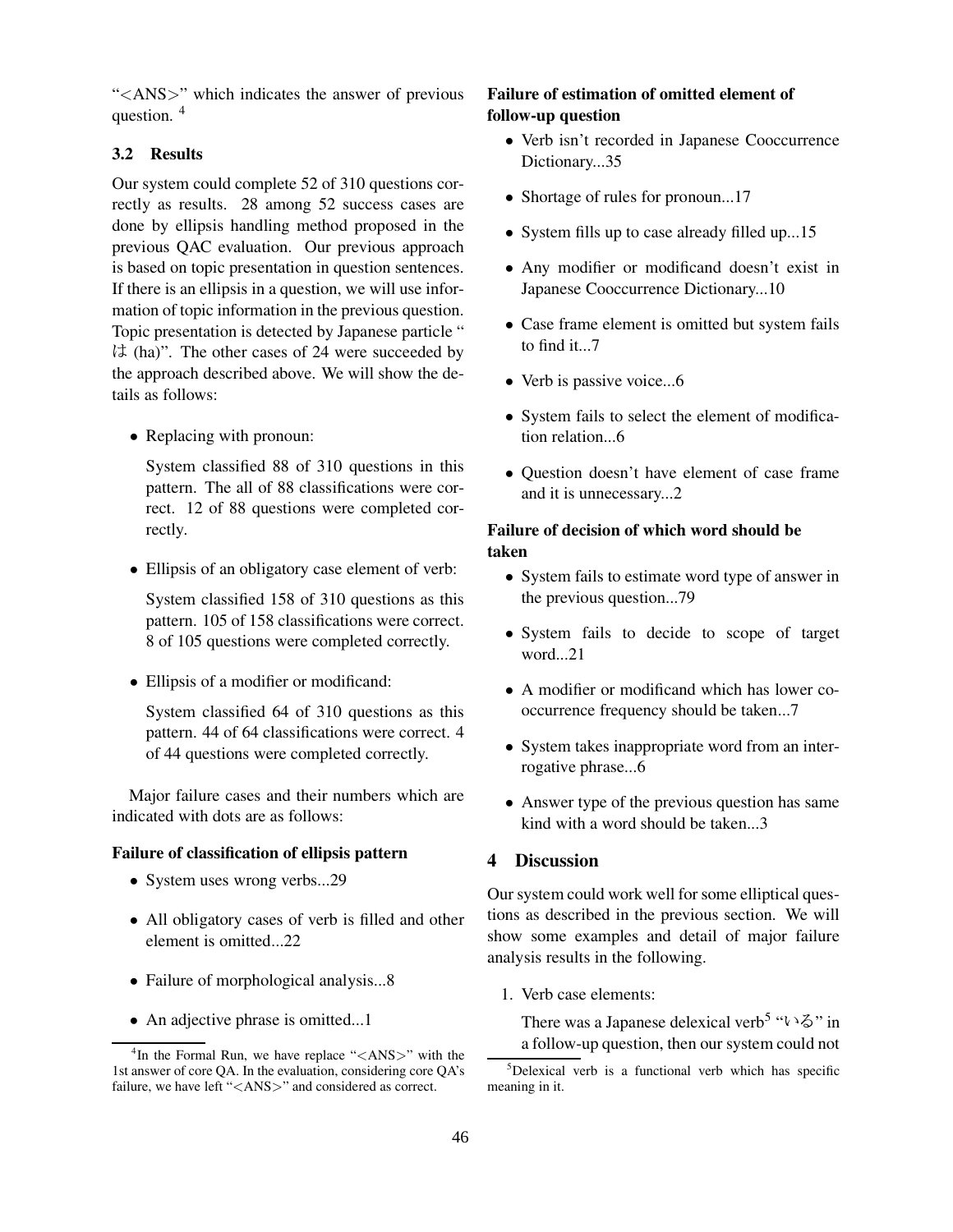fill up its obligatory cases because every obligatory cases of this verb had already filled up. It is necessary to handle these delexical verbs such as "いる", "なる", "いう" and so on as stop words.

Otherwise, there were several questions in which all obligatory cases of verb has already filled up. In this case, it is necessary to apply the other approach. In the example " オープン初日のフィルムカット式に出席し <sup>(WIII</sup> た俳優は誰でしたか。(What is the actor's name who attended opening event in the first day?)", some additional information for "opening event" is omitted. Moreover, there were some verbs which had no case information in EDR dictionary. It would be helpful to check co-occurrence with this word in the previous question.

2. Morphological analysis failure:

The expression " $\zeta \subset \zeta$  (sokode)" in question sentence was recognized as one conjunction " 7 (then)" although it should be analyzed in " $\zeta \zeta$  (soko: there)" + " $\zeta$  (de: at)". If morphological analyzer works well, our algorithm could handle ellipsis correctly.

3. Lack of rules for pronoun:

In the expression "この宇宙ステーション (this space station)" of question sentence, ellipsis handling rule for pronoun "  $\subset \mathcal{D}$  (this)" was not implemented, then our method could not handle this case. It is necessary to expand our algorithm for this case.

- 4. case information handling error:
	- q1 阿川佐和子がキャスターをしていた <sub>pus</sub> のはどこのテレビ局ですか。(Which TV station is Ms. Sawako Agawa working as TV caster?) (QAC3-31206-01)
	- q2 初めて書いた長編小説は何ですか。 (What is the title of long novel which  $\phi$ firstly wrote?) (QAC3-30029-05)

In the above example (q1 is the first question and q2 is follow-up question), system checks obligatory case elements of verb " $\stackrel{1}{\le}$   $\langle$  (write)" of question q1. The verb " $\stackrel{1}{\equiv} \stackrel{1}{\langle}$ " has three obligatory cases: agent, object and goal according to EDR dictionary. System estimated that every obligatory case element were omitted, and checks "阿川佐和子 (Ms. Sawako Agawa)", "キャスター (TV caster)", "キャス  $\dot{\varphi}$  – (TV caster)" respectively. However, object case of verb "書く" was "長編小説 (long novel)" of question q2 actually. In this question, this element was modified by verb " $\stackrel{1}{\equiv} \stackrel{\sim}{\leq}$ (write)", then system failed to estimate that the object was already filled. So, our algorithm tried to fill this object case up as " $\ddot{\tau}$  +  $\ddot{\lambda}$  X  $\ddot{\theta}$  -(TV caster)". It is necessary to improve patterns of estimation of omitted case element.

- 5. lack of co-occurrence information:
	- q3 日光東照宮の例大祭は毎年いつ行わ れるのですか。(When is Reitaisai of Nikko Toshogu held in every year?) (QAC3-31235-01)
	- q4 ハイライトは何ですか。(What is the highlight?)(QAC3-30033-06)
	- q4' 日光東照宮のハイライトは何ですか。 ― (What is the highlight of Nikko Toshogu?)

 $\sqrt{2}$  pus. In the above example, q3 is the first question and q4 is the follow-up question. The question q4 is replaced with q4' using ellipsis handling. In this case, system took wrong modifier "日光東照宮 (Nikko Toshogu)" for "ハ イライト (highlight)". It is caused by lack of co-occurrence information in EDR Japanese Cooccurrence Dictionary because these words are proper nouns which are not frequently used. In order to handle such cases, it is necessary to use co-occurrence information using large cor-

6. Passive verb expression:

In our current implementation, our system has no rule to handle passive verb. In case of passive voice, it is necessary to check other case element for ellipsis handling.

7. Multiple candidates: